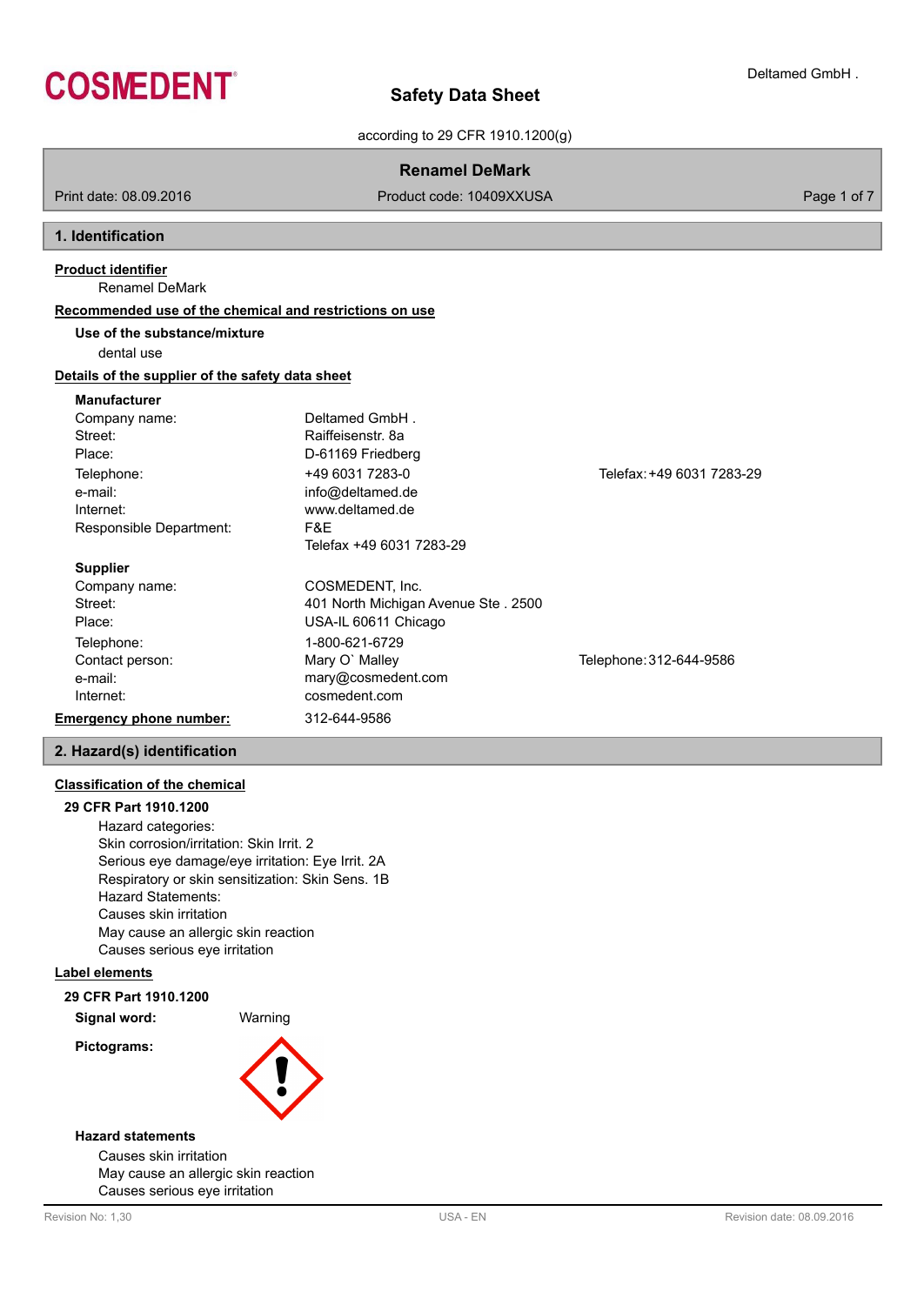

according to 29 CFR 1910.1200(g)

# **Renamel DeMark**

Print date: 08.09.2016 **Product code: 10409XXUSA** Product code: 10409XXUSA Page 2 of 7

### **Precautionary statements**

Wear protective gloves/protective clothing/eye protection.

If on skin: Gently wash with plenty of soap and water.

If skin irritation or rash occurs: Get medical advice/attention.

If in eyes: Rinse cautiously with water for several minutes. Remove contact lenses, if present and easy to do.

Continue rinsing. If eye irritation persists: Get medical advice/attention.

### **Hazards not otherwise classified**

Polymerization with heat evolution may occur in the presence of radical forming substances (e.g. peroxides), reducing substances, and/or heavy metal ions.

### **3. Composition/information on ingredients**

### **Mixtures**

### **Chemical characterization**

Mixture of acrylic resins, fillers and initiators.

### **Hazardous components**

| CAS No     | l Components                                                                        | Quantity    |
|------------|-------------------------------------------------------------------------------------|-------------|
| 1565-94-2  | Bisphenol A Diglycidyl Methacrylate                                                 | $* < 25 \%$ |
| 72869-86-4 | 1,7,9-Trimethyl-4,13-dioxo-3,14-dioxa-5,12-diaza-hexadecan-1,16-diol dimethacrylate | $* < 25 \%$ |
| 2082-81-7  | 1,4 Butanediol dimethacrylate                                                       | $* < 25 \%$ |

### **Further Information**

\* The specific chemical identtity and/or exact percentage (concentration) of this composition has been withheld as a trade secret.

# **4. First-aid measures**

# **Description of first aid measures**

#### **General information**

Medical treatment is necessary if symptoms occur which are obviously caused by skin or eye contact with the product or by inhalation of its vapours. Take off all contaminated clothing immediately.

### **After inhalation**

Provide fresh air. Medical treatment necessary.

### **After contact with skin**

After contact with skin, wash immediately with plenty of water and soap. Immediately remove any contaminated clothing, shoes or stockings. Medical treatment necessary.

#### **After contact with eyes**

After eye contact: Rinse immediately carefully and thoroughly with eye-bath or water. Consult an ophthalmologist.

**After ingestion**

Do NOT induce vomiting. Medical treatment necessary.

# **Most important symptoms and effects, both acute and delayed**

No information available.

### **Indication of any immediate medical attention and special treatment needed**

Treat symptomatically.

# **5. Fire-fighting measures**

### **Extinguishing media**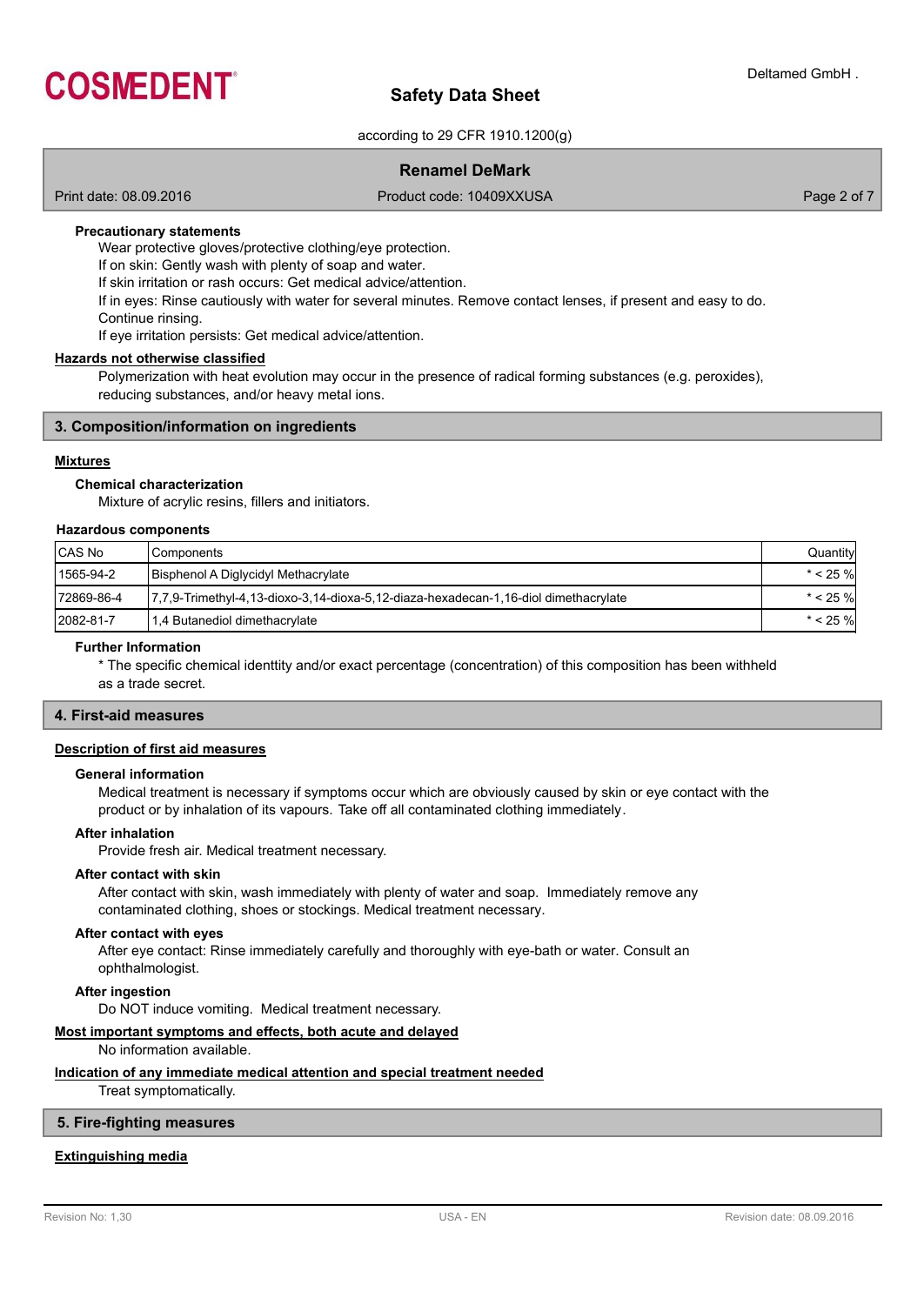

according to 29 CFR 1910.1200(g)

# **Renamel DeMark**

Print date: 08.09.2016 **Product code: 10409XXUSA** Product code: 10409XXUSA

### **Suitable extinguishing media**

Foam. Extinguishing powder, Carbon dioxide,

### **Specific hazards arising from the chemical**

In case of fire may be liberated: Carbon monoxide. Carbon dioxide Hazardous decomposition products

### **Special protective equipment and precautions for fire-fighters**

In case of fire: Wear self-contained breathing apparatus.

### **Additional information**

Suppress gases/vapours/mists with water spray jet. Collect contaminated fire extinguishing water separately. Do not allow entering drains or surface water.

#### **6. Accidental release measures**

#### **Personal precautions, protective equipment and emergency procedures**

Provide adequate ventilation. Do not breathe gas/fumes/vapour/spray. Avoid contact with skin, eyes and clothes. Use personal protection equipment.

#### **Environmental precautions**

Do not allow to enter into surface water or drains.

# **Methods and material for containment and cleaning up**

Take up mechanically. Treat the recovered material as prescribed in the section on waste disposal.

### **Reference to other sections**

Safe handling: see section 7 Personal protection equipment: see section 8 Disposal: see section 13

### **7. Handling and storage**

### **Precautions for safe handling**

### **Advice on safe handling**

Provide good room ventilation.

### **Advice on protection against fire and explosion**

Keep away from sources of ignition. - No smoking.

### **Conditions for safe storage, including any incompatibilities**

#### **Requirements for storage rooms and vessels**

Protect from the action of light. Keep only in the original container at a temperature between 4 -25 °C (40 -75°F). Can polymerize with intense heat release.

### **Advice on storage compatibility**

Do not store together with: Oxidising agent food

# **8. Exposure controls/personal protection**

### **Control parameters**

### **Exposure controls**

### **Protective and hygiene measures**

Avoid contact with skin, eyes and clothes. Draw up and observe skin protection programme. Wash hands and face before breaks and after work and take a shower if necessary. When using do not eat or drink.

### **Eye/face protection**

tightly fitting goggles

### **Hand protection**

Gloves should be replaced regularly, especially after extended contact with the product. For each work-place a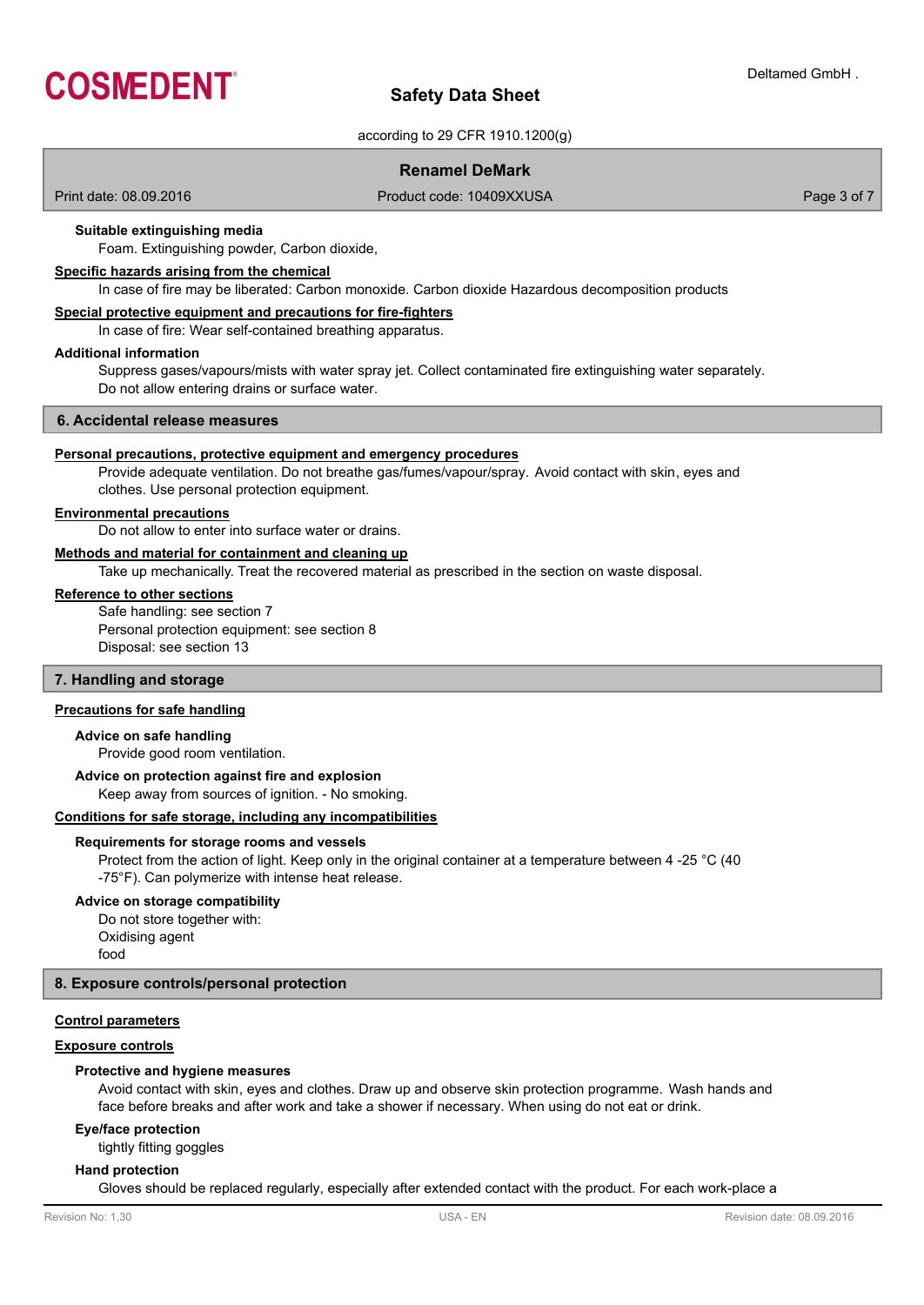

according to 29 CFR 1910.1200(g)

|                                                                                                            | <b>Renamel DeMark</b>                                          |                    |
|------------------------------------------------------------------------------------------------------------|----------------------------------------------------------------|--------------------|
| Print date: 08.09.2016                                                                                     | Product code: 10409XXUSA                                       | Page 4 of 7        |
| suitable glove type has to be selected.<br><b>Skin protection</b><br>Wear suitable protective clothing.    |                                                                |                    |
| 9. Physical and chemical properties                                                                        |                                                                |                    |
| Information on basic physical and chemical properties                                                      |                                                                |                    |
| Physical state:<br>Color:<br>Odor:                                                                         | pasty<br>various, depending on coloration<br>hardly noticeable | <b>Test method</b> |
| pH-Value:                                                                                                  | not determined                                                 |                    |
| Changes in the physical state<br>Melting point/freezing point:<br>Initial boiling point and boiling range: | not determined<br>not determined                               |                    |
| Flash point:                                                                                               | not applicable                                                 |                    |
| <b>Flammability</b><br>Solid:<br>Gas:<br>Lower explosion limits:                                           | not applicable<br>not applicable<br>not determined             |                    |
| Upper explosion limits:                                                                                    | not determined                                                 |                    |
| <b>Auto-ignition temperature</b><br>Solid:<br>Gas:                                                         | not applicable<br>not applicable                               |                    |
| Decomposition temperature:                                                                                 | not determined                                                 |                    |
| Vapor pressure:                                                                                            | not determined                                                 |                    |
| Density:                                                                                                   | $1,87$ g/cm <sup>3</sup>                                       |                    |
| Water solubility:                                                                                          | insoluble                                                      |                    |
| Partition coefficient:                                                                                     | not determined                                                 |                    |
| Vapor density:                                                                                             | not determined                                                 |                    |
| Evaporation rate:                                                                                          | not determined                                                 |                    |
| Other information                                                                                          |                                                                |                    |
| Solid content:                                                                                             | not determined                                                 |                    |

# **10. Stability and reactivity**

# **Reactivity**

No hazardous reaction when handled and stored according to provisions.

### **Chemical stability**

Stability: Stable

# The product is stable under storage at normal ambient temperatures.

# **Possibility of hazardous reactions**

Hazardous reactions: Will not occur

Polymerization with heat evolution may occur in the presence of radical forming substances (e.g. peroxides), reducing substances, and/or heavy metal ions.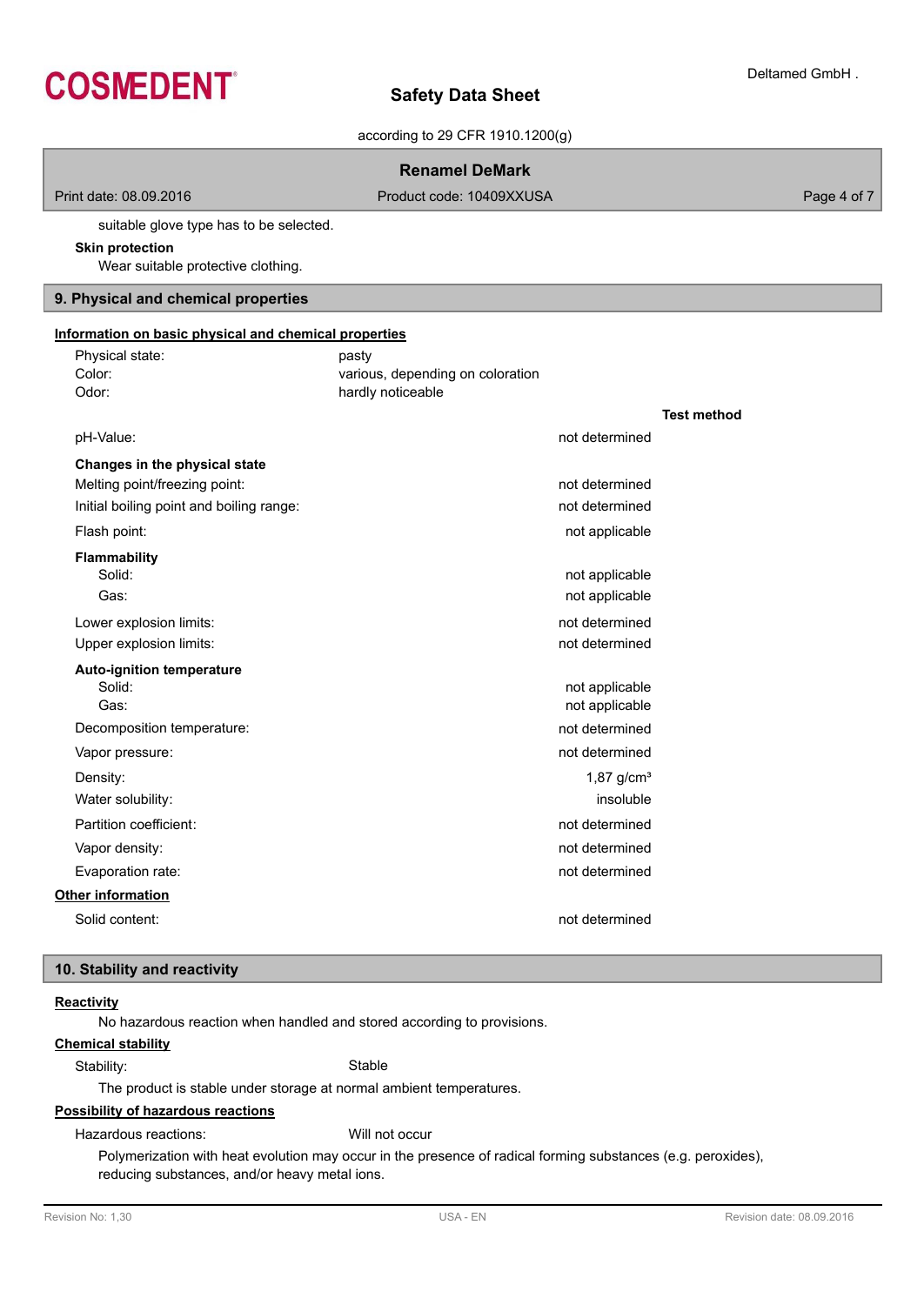

according to 29 CFR 1910.1200(g)

# **Renamel DeMark**

Print date: 08.09.2016 **Product code: 10409XXUSA** Product code: 10409XXUSA

### **Conditions to avoid**

Protect from the action of light. Keep only in the original container at a temperature between 4 -25 °C (40-75°F).

### **Incompatible materials**

Oxidising agent, Reducing agent, Heavy metals, acids, Alkali (lye)

### **Hazardous decomposition products**

No known hazardous decomposition products.

# **11. Toxicological information**

### **Information on toxicological effects**

### **Acute toxicity**

Based on available data, the classification criteria are not met.

| CAS No     | <b>Components</b>                                                                   |       |                |               |                     |
|------------|-------------------------------------------------------------------------------------|-------|----------------|---------------|---------------------|
|            | Exposure route                                                                      | lDose |                | Species       | <b>Source</b>       |
| 72869-86-4 | 7,7,9-Trimethyl-4,13-dioxo-3,14-dioxa-5,12-diaza-hexadecan-1,16-diol dimethacrylate |       |                |               |                     |
|            | oral                                                                                | LD50  | >2000 mg/kg    | Rat           | OECD <sub>401</sub> |
| 2082-81-7  | 1.4 Butanediol dimethacrylate                                                       |       |                |               |                     |
|            | oral                                                                                | ILD50 | $> 5000$ mg/kg | IRat          | <b>IOECD 401</b>    |
|            | dermal                                                                              | LD50  | > 3000 mg/kg   | <b>Rabbit</b> |                     |

## **Irritation and corrosivity**

Causes skin irritation

Causes serious eye irritation

### **Sensitizing effects**

May cause an allergic skin reaction (7,7,9-Trimethyl-4,13-dioxo-3,14-dioxa-5,12-diaza-hexadecan-1,16-diol dimethacrylate), (1,4 Butanediol dimethacrylate)

Possible sensitization in case of persons suffering from hypersensitivity .

### **Carcinogenic/mutagenic/toxic effects for reproduction**

Based on available data, the classification criteria are not met.

# **Specific target organ toxicity (STOT) - single exposure**

Based on available data, the classification criteria are not met.

### **Specific target organ toxicity (STOT) - repeated exposure**

| Based on available data, the classification criteria are not met. |                                    |
|-------------------------------------------------------------------|------------------------------------|
| Carcinogenicity (NTP):                                            | None of the ingredients is listed. |
| Carcinogenicity (IARC):                                           | None of the ingredients is listed. |
| Carcinogenicity (OSHA):                                           | None of the ingredients is listed. |

# **Aspiration hazard**

Based on available data, the classification criteria are not met.

### **Further information**

Product has not been tested. The statement is derived from the properties of the components.

# **12. Ecological information**

### **Persistence and degradability**

The product has not been tested.

# **Bioaccumulative potential**

The product has not been tested.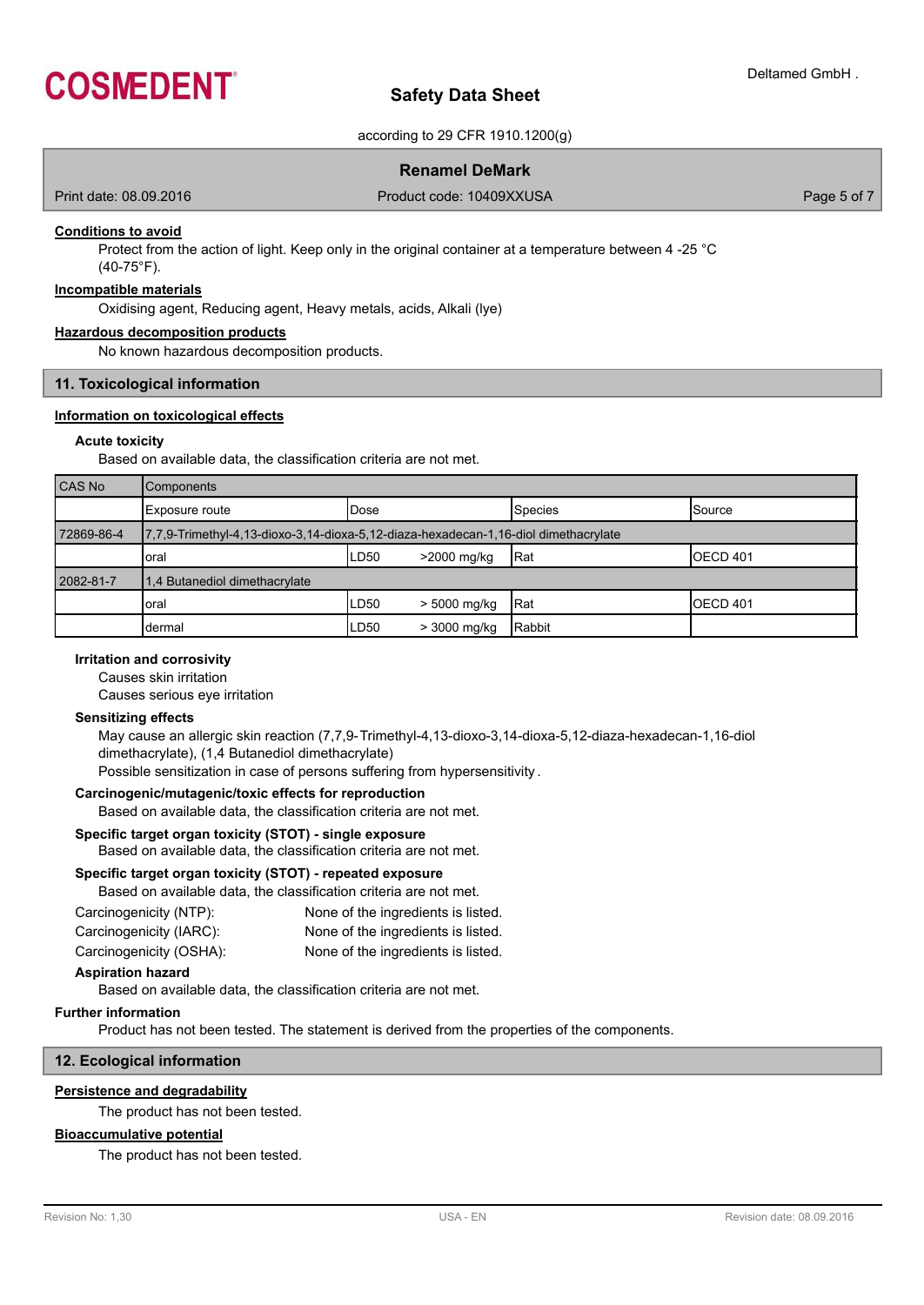

according to 29 CFR 1910.1200(g)

# **Renamel DeMark**

Print date: 08.09.2016 **Product code: 10409XXUSA** Product code: 10409XXUSA Page 6 of 7

### **Mobility in soil**

The product has not been tested.

### **Other adverse effects**

No information available.

### **Further information**

Do not allow uncontrolled discharge of product into the environment. Do not allow to enter into surface water or drains.

### **13. Disposal considerations**

### **Waste treatment methods**

### **Advice on disposal**

Small quantities can be polymerized by light and the cured solid material can be disposed of with the regular garbage. Larger quantities must be disposed of following the regulations of the local authorities. Do not allow to enter into surface water or drains. Dispose of waste according to applicable legislation.

### **Contaminated packaging**

This material and its container must be disposed of as hazardous waste. Handle contaminated packages in the same way as the substance itself.

### **14. Transport information**

### **US DOT 49 CFR 172.101**

**Proper shipping name:** Not a hazardous material with respect to these transport regulations.

### **Marine transport (IMDG)**

### **Other applicable information**

No dangerous good in sense of these transport regulations.

### **Air transport (ICAO)**

### **Other applicable information**

No dangerous good in sense of these transport regulations.

### **Special precautions for user**

No information available.

### **Transport in bulk according to Annex II of MARPOL 73/78 and the IBC Code**

not applicable

### **15. Regulatory information**

### **U.S. Regulations**

### **National Inventory TSCA**

All components of this product are included on the TSCA Chemical Inventory ore are not reqiured to be listed on the TSCA Chemical Inventory.

### **National regulatory information**

SARA Section 311/312 Hazards:

Bisphenol A Diglycidyl Methacrylate (1565-94-2): Immediate (acute) health hazard

7,7,9-Trimethyl-4,13-dioxo-3,14-dioxa-5,12-diaza-hexadecan-1,16-diol dimethacrylate (72869-86-4):

Immediate (acute) health hazard

1,4 Butanediol dimethacrylate (2082-81-7): Immediate (acute) health hazard

# **State Regulations**

### **Safe Drinking Water and Toxic Enforcement Act of 1986 (Proposition 65, State of California)**

This product contains no chemicals known to the State of California to cause cancer, birth defects or other reproductive harm.